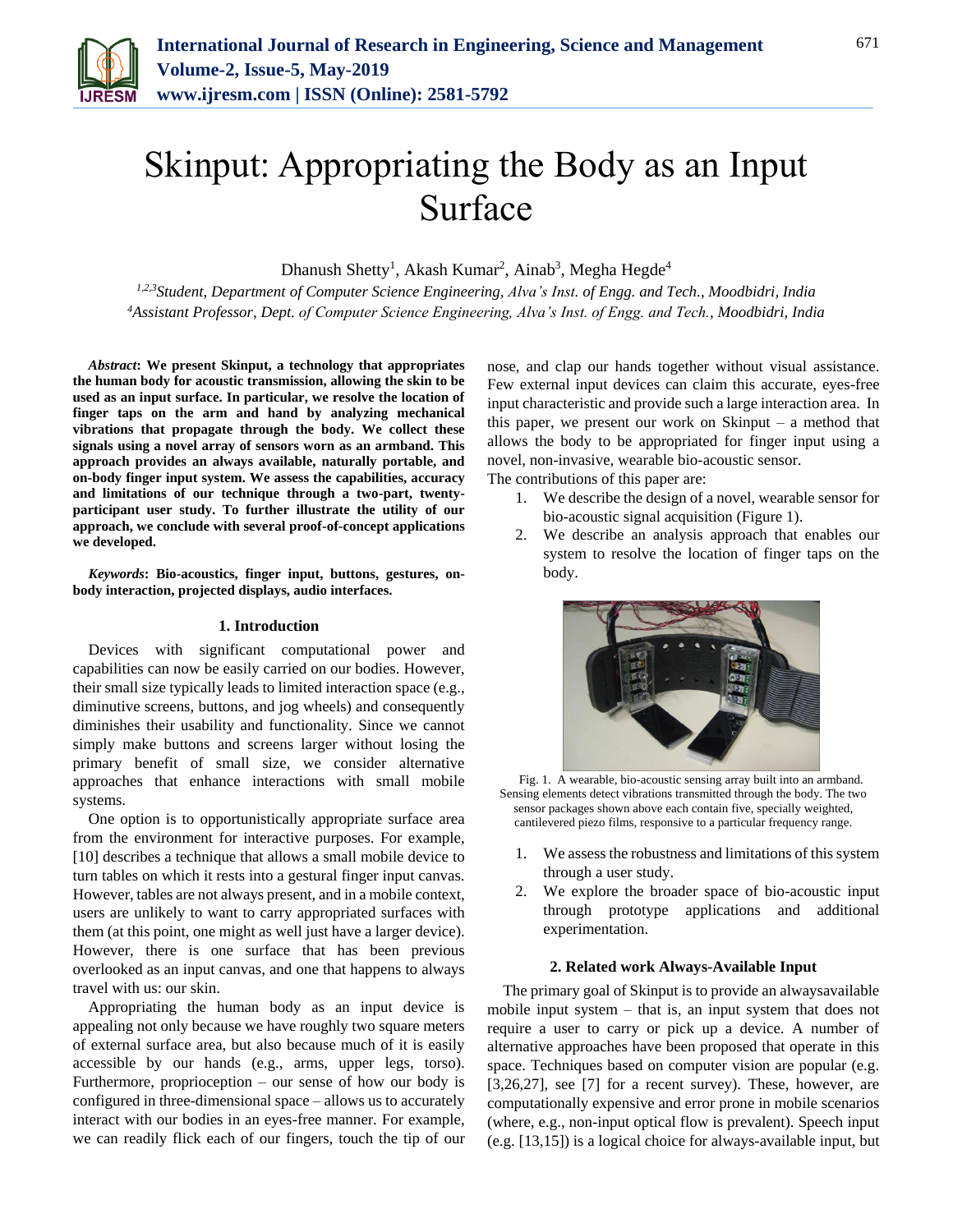

is limited in its precision in unpredictable acoustic environments, and suffers from privacy and scalability issues in shared environments.

Other approaches have taken the form of wearable computing. This typically involves a physical input device built in a form considered to be part of one's clothing. For example, glove-based input systems (see [25] for a review) allow users to retain most of their natural hand movements, but are cumbersome, uncomfortable, and disruptive to tactile sensation. Post and Orth [22] present a "smart fabric" system that embeds sensors and conductors into fabric, but taking this approach to always-available input necessitates embedding technology in all clothing, which would be prohibitively complex and expensive.

The SixthSense project [19] proposes a mobile, always available input/output capability by combining projected information with a color-marker-based vision tracking system. This approach is feasible, but suffers from serious occlusion and accuracy limitations. For example, determining whether, e.g., a finger has tapped a button, or is merely hovering above it, is extraordinarily difficult. In the present work, we briefly explore the combination of on-body sensing with on-body projection.

## *A. Bio-sensing*

Skinput leverages the natural acoustic conduction properties of the human body to provide an input system, and is thus related to previous work in the use of biological signals for computer input. Signals traditionally used for diagnostic medicine, such as heart rate and skin resistance, have been appropriated for assessing a user's emotional state (e.g. [16,17,20]). These features are generally subconsciously driven and cannot be controlled with sufficient precision for direct input. Similarly, brain sensing technologies such as electroencephalography (EEG) and functional near-infrared spectroscopy (fNIR) have been used by HCI researchers to assess cognitive and emotional state (e.g. [9,11,14]); this work also primarily looked at involuntary signals. In contrast, brain signals have been harnessed as a direct input for use by paralyzed patients (e.g. [8,18]), but direct brain computer interfaces (BCIs) still lack the bandwidth required for everyday computing tasks, and require levels of focus, training, and concentration that are incompatible with typical computer interaction.

There has been less work relating to the intersection of finger input and biological signals. Researchers have harnessed the electrical signals generated by muscle activation during normal hand movement through electromyography (EMG) (e.g. [23,24]). At present, however, this approach typically requires expensive amplification systems and the application of conductive gel for effective signal acquisition, which would limit the acceptability of this approach for most users.

The input technology most related to our own is that of Amento et al. [2], who placed contact microphones on a user's wrist to assess finger movement. However, this work was never

formally evaluated, as is constrained to finger motions in one hand. The Hambone system [6] employs a similar setup, and through an HMM, yields classification accuracies around 90% for four gestures (e.g., raise heels, snap fingers). Performance of false positive rejection remains untested in both systems at present. Moreover, both techniques required the placement of sensors near the area of interaction (e.g., the wrist), increasing the degree of invasiveness and visibility.

Finally, bone conduction microphones and headphones – now common consumer technologies - represent an additional bio-sensing technology that is relevant to the present work. These leverage the fact that sound frequencies relevant to human speech propagate well through bone. Bone conduction microphones are typically worn near the ear, where they can sense vibrations propagating from the mouth and larynx during speech. Bone conduction headphones send sound through the bones of the skull and jaw directly to the inner ear, bypassing transmission of sound through the air and outer ear, leaving an unobstructed path for environmental sounds.

# *B. Acoustic Input*

Our approach is also inspired by systems that leverage acoustic transmission through (non-body) input surfaces. Paradiso et al. [21] measured the arrival time of a sound at multiple sensors to locate hand taps on a glass window. Ishii et al. [12] use a similar approach to localize a ball hitting a table, for computer augmentation of a real-world game. Both of these systems use acoustic time-of-flight for localization, which we explored, but found to be insufficiently robust on the human body, leading to the fingerprinting approach described in this paper.

# *C. Skinput*

To expand the range of sensing modalities for always available input systems, we introduce Skinput, a novel input technique that allows the skin to be used as a finger input surface. In our prototype system, we choose to focus on the arm (although the technique could be applied elsewhere). This is an attractive area to appropriate as it provides considerable surface area for interaction, including a contiguous and flat area for projection (discussed subsequently). Furthermore, the forearm and hands contain a complex assemblage of bones that increases acoustic distinctiveness of different locations. To capture this acoustic information, we developed a wearable armband that is non-invasive and easily removable (Figures 1 and 5).

In this section, we discuss the mechanical phenomena that enables Skinput, with a specific focus on the mechanical properties of the arm. Then we will describe the Skinput sensor and the processing techniques we use to segment, analyze, and classify bio-acoustic signals.

# *D. Bio-acoustics*

When a finger taps the skin, several distinct forms of acoustic energy are produced. Some energy is radiated into the air as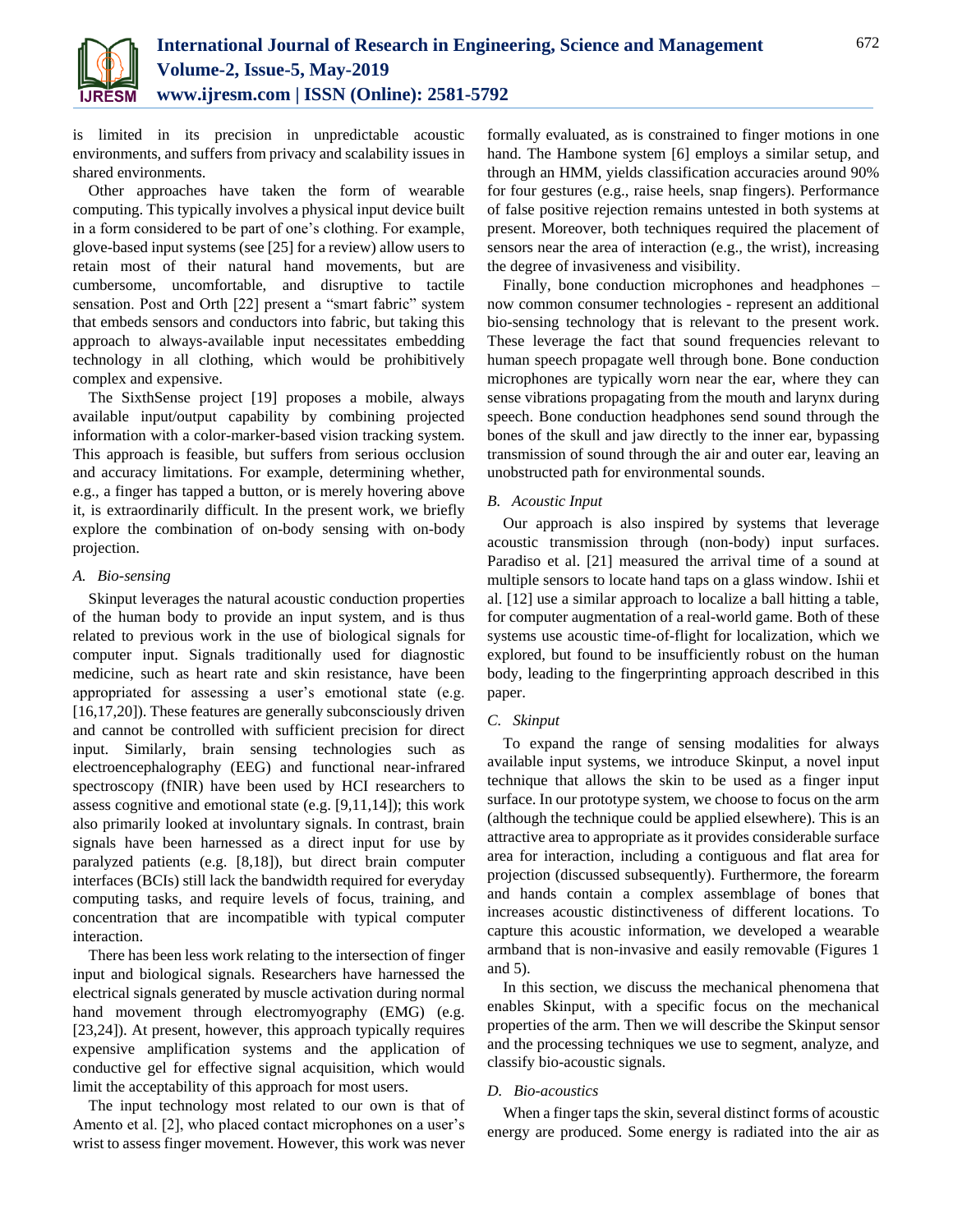

sound waves; this energy is not captured by the Skinput system. Among the acoustic energy transmitted through the arm, the most readily visible are transverse waves, created by the displacement of the skin from a finger impact (Figure 2). When shot with a high-speed camera, these appear as ripples, which propagate outward from the point of contact (see video). The amplitude of these ripples is correlated to both the tapping force and to the volume and compliance of soft tissues under the impact area. In general, tapping on soft regions of the arm creates higher amplitude transverse waves than tapping on boney areas (e.g., wrist, palm, fingers), which have negligible compliance.

In addition to the energy that propagates on the surface of the arm, some energy is transmitted inward, toward the skeleton (Figure 3). These longitudinal (compressive) waves travel through the soft tissues of the arm, exciting the bone, which is much less deformable then the soft tissue but can respond to mechanical excitation by rotating and translating as a rigid body. This excitation vibrates soft tissues surrounding the entire length of the bone, resulting in new longitudinal waves that propagate outward to the skin.

We highlight these two separate forms of conduction – transverse waves moving directly along the arm surface, and longitudinal waves moving into and out of the bone through soft tissues – because these mechanisms carry energy at different frequencies and over different distances. Roughly speaking, higher frequencies propagate more readily through bone than through soft tissue, and bone conduction carries energy over larger distances than soft tissue conduction. While we do not explicitly model the specific mechanisms of conduction, or depend on these mechanisms for our analysis, we do believe the success of our technique depends on the complex acoustic patterns that result from mixtures of these modalities.



Fig. 2. Transverse wave propagation: Finger impacts displace the skin, creating transverse waves (ripples). The sensor is activated as the wave passes underneath it.



Fig. 3. Longitudinal wave propagation: Finger impacts create longitudinal (compressive) waves that cause internal skeletal structures to vibrate. This, in turn, creates longitudinal waves that emanate outwards from the bone (along its entire length) toward the skin.

Similarly, we also believe that joints play an important role in making tapped locations acoustically distinct. Bones are held

together by ligaments, and joints often include additional biological structures such as fluid cavities. This makes joints behave as acoustic filters. In some cases, these may simply dampen acoustics; in other cases, these will selectively attenuate specific frequencies, creating location specific acoustic signatures.

#### *E. Sensing*

To capture the rich variety of acoustic information described in the previous section, we evaluated many sensing technologies, including bone conduction microphones, conventional microphones coupled with stethoscopes [10], piezo contact microphones [2], and accelerometers. However, these transducers were engineered for very different applications than measuring acoustics transmitted through the human body. As such, we found them to be lacking in several significant ways. Foremost, most mechanical sensors are engineered to provide relatively flat response curves over the range of frequencies that is relevant to our signal. This is a desirable property for most applications where a faithful representation of an input signal – uncolored by the properties of the transducer – is desired. However, because only a specific set of frequencies is conducted through the arm in response to tap input, a flat response curve leads to the capture of irrelevant frequencies and thus to a high signal-to-noise ratio.

While bone conduction microphones might seem a suitable choice for Skinput, these devices are typically engineered for capturing human voice, and filter out energy below the range of human speech (whose lowest frequency is around 85Hz). Thus most sensors in this category were not especially sensitive to lower-frequency signals (e.g., 25Hz), which we found in our empirical pilot studies to be vital in characterizing finger taps.

To overcome these challenges, we moved away from a single sensing element with a flat response curve, to an array of highly tuned vibration sensors. Specifically, we employ small, cantilevered piezo films (MiniSense100, Measurement Specialties, Inc.). By adding small weights to the end of the cantilever, we are able to alter the resonant frequency, allowing the sensing element to be responsive to a unique, narrow, lowfrequency band of the acoustic spectrum.



resonates at 78 Hz.

Adding more mass lowers the range of excitation to which a sensor responds; we weighted each element such that it aligned with particular frequencies that pilot studies showed to be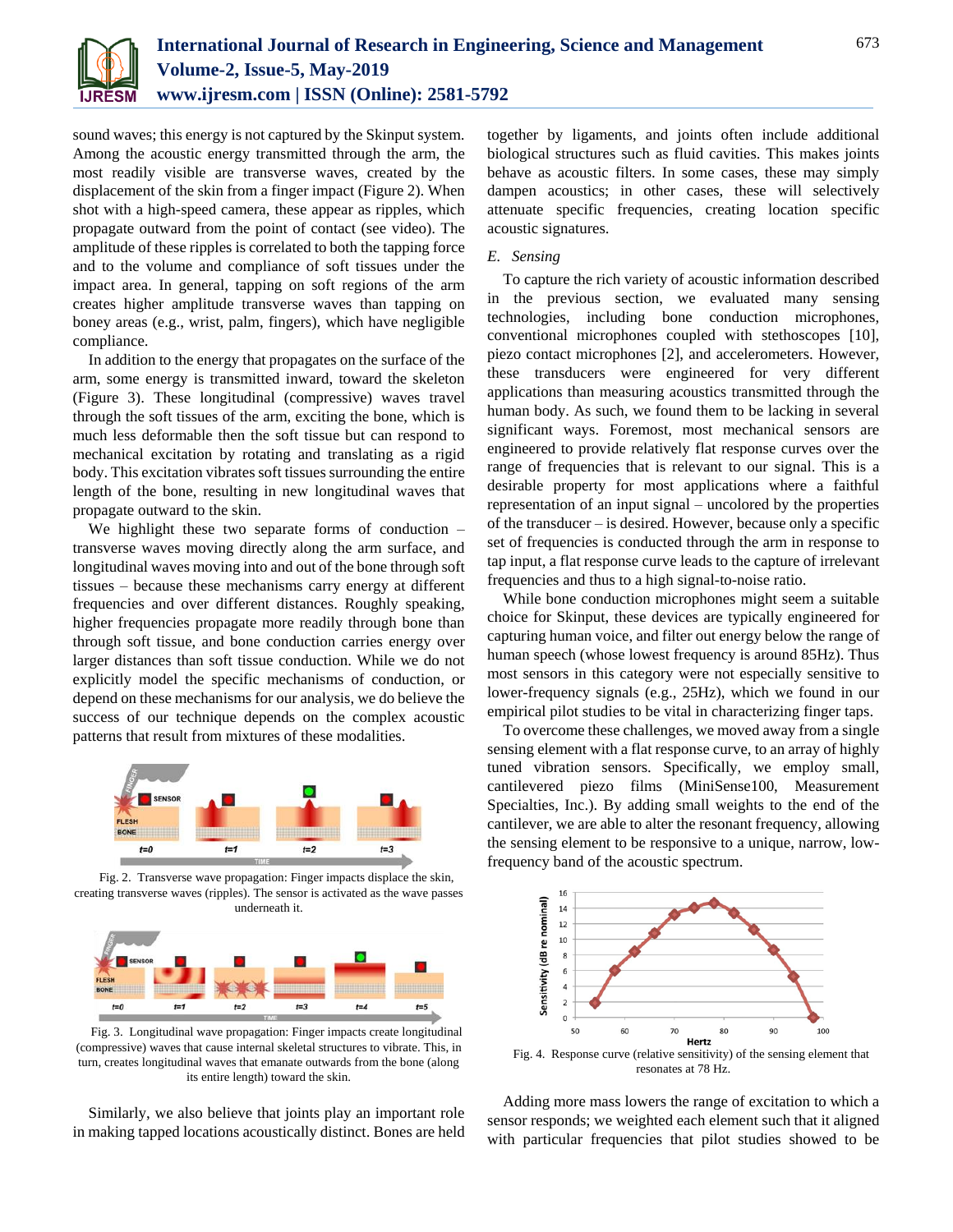

useful in characterizing bio-acoustic input. Figure 4 shows the response curve for one of our sensors, tuned to a resonant frequency of 78Hz. The curve shows a  $\sim$ 14dB drop-off  $\pm$ 20Hz away from the resonant frequency. Additionally, the cantilevered sensors were naturally insensitive to forces parallel to the skin (e.g., shearing motions caused by stretching). Thus, the skin stretch induced by many routine movements (e.g., reaching for a doorknob) tends to be attenuated. However, the sensors are highly responsive to motion perpendicular to the skin plane – perfect for capturing transverse surface waves (Figure 2) and longitudinal waves emanating from interior structures (Figure 3).

Finally, our sensor design is relatively inexpensive and can be manufactured in a very small form factor (e.g., MEMS), rendering it suitable for inclusion in future mobile devices (e.g., an arm-mounted audio player).

## *F. Armband Prototype*

Our final prototype, shown in Figures 1 and 5, features two arrays of five sensing elements, incorporated into an armband form factor. The decision to have two sensor packages was motivated by our focus on the arm for input. In particular, when placed on the upper arm (above the elbow), we hoped to collect acoustic information from the fleshy bicep area in addition to the firmer area on the underside of the arm, with better acoustic coupling to the Humerus, the main bone that runs from shoulder to elbow. When the sensor was placed below the elbow, on the forearm, one package was located near the Radius, the bone that runs from the lateral side of the elbow to the thumb side of the wrist, and the other near the Ulna, which runs parallel to this on the medial side of the arm closest to the body. Each location thus provided slightly different acoustic coverage and information, helpful in disambiguating input location.

Based on pilot data collection, we selected a different set of resonant frequencies for each sensor package (Table 1). We tuned the upper sensor package to be more sensitive to lower frequency signals, as these were more prevalent in fleshier areas. Conversely, we tuned the lower sensor array to be sensitive to higher frequencies, in order to better capture signals transmitted though (denser) bones.



Fig. 5. Prototype armband

### *G. Processing*

In our prototype system, we employ a Mackie Onyx 1200F audio interface to digitally capture data from the ten sensors (http://mackie.com). This was connected via Firewire to a conventional desktop computer, where a thin client written in C interfaced with the device using the Audio Stream Input/Output (ASIO) protocol.

Each channel was sampled at 5.5kHz, a sampling rate that would be considered too low for speech or environmental audio, but was able to represent the relevant spectrum of frequencies transmitted through the arm. This reduced sample rate (and consequently low processing bandwidth) makes our technique readily portable to embedded processors. For example, the ATmega168 processor employed by the Arduino platform can sample analog readings at 77kHz with no loss of precision, and could therefore provide the full sampling power required for Skinput (55kHz total).

Data was then sent from our thin client over a local socket to our primary application, written in Java. This program performed three key functions. First, it provided a live visualization of the data from our ten sensors, which was useful in identifying acoustic features (Figure 6). Second, it segmented inputs from the data stream into independent instances (taps). Third, it classified these input instances.

The audio stream was segmented into individual taps using an absolute exponential average of all ten channels (Figure 6, red waveform). When an intensity threshold was exceeded (Figure 6, upper blue line), the program recorded the timestamp as a potential start of a tap. If the intensity did not fall below a second, independent "closing" threshold (Figure 6, lower purple line) between 100ms and 700ms after the onset crossing (a duration we found to be the common for finger impacts), the event was discarded. If start and end crossings were detected that satisfied these criteria, the acoustic data in that period (plus a 60ms buffer on either end) was considered an input event (Figure 6, vertical green regions). Although simple, this heuristic proved to be highly robust, mainly due to the extreme noise suppression provided by our sensing approach.



Fig. 6. Ten channels of acoustic data generated by three finger taps on the forearm, followed by three taps on the wrist. The exponential average of the channels is shown in red. Segmented input windows are highlighted in green. Note how different sensing elements are actuated by the two locations.

After an input has been segmented, the waveforms are analyzed. The highly discrete nature of taps (i.e. point impacts) meant acoustic signals were not particularly expressive over time (unlike gestures, e.g., clenching of the hand). Signals simply diminished in intensity overtime. Thus, features are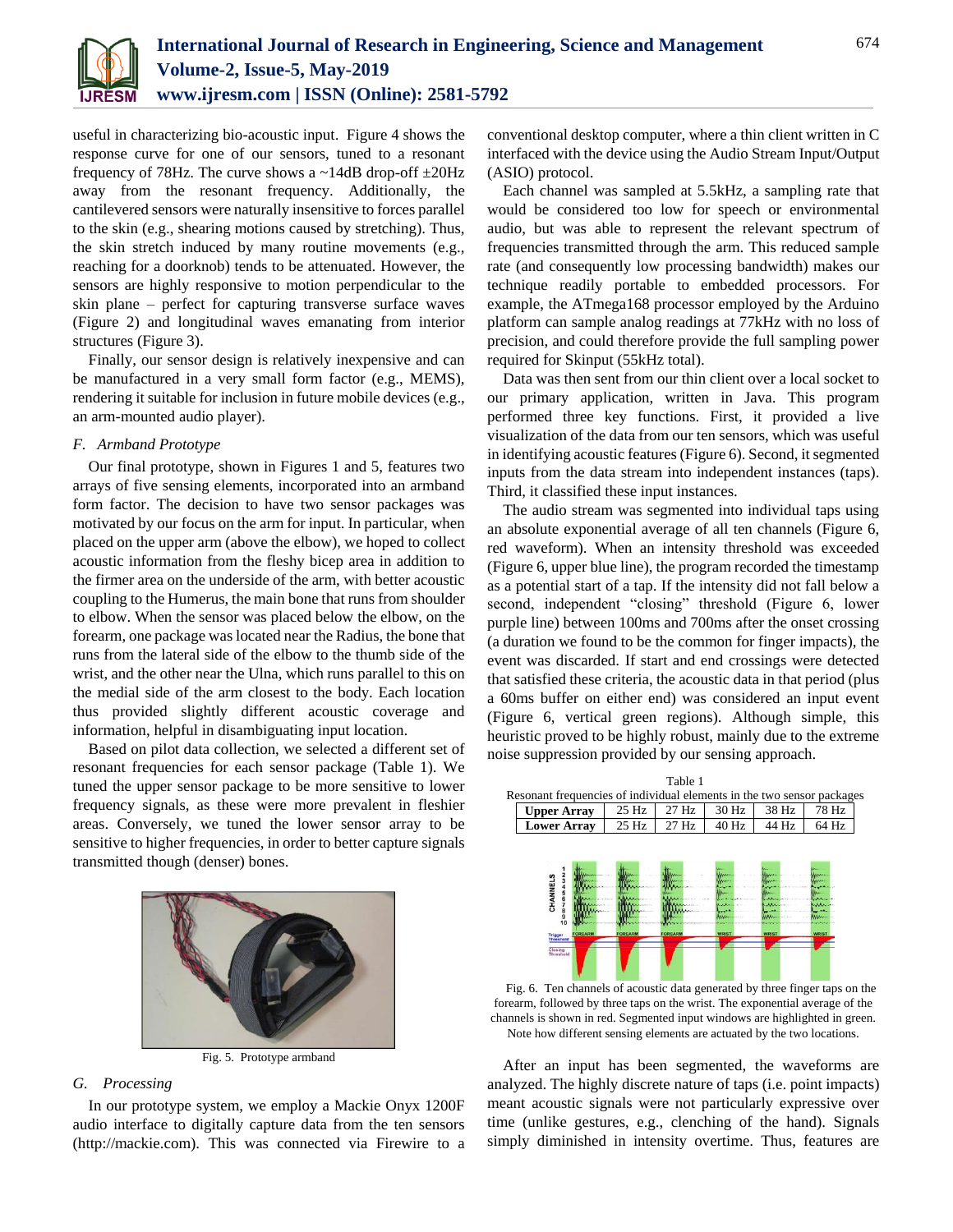

computed over the entire input window and do not capture any temporal dynamics.

We employ a brute force machine learning approach, computing 186 features in total, many of which are derived combinatorially. For gross information, we include the average amplitude, standard deviation and total (absolute) energy of the waveforms in each channel (30 features). From these, we calculate all average amplitude ratios between channel pairs (45 features). We also include an average of these ratios (1 feature). We calculate a 256-point FFT for all ten channels, although only the lower ten values are used (representing the acoustic power from 0Hz to 193Hz), yielding 100 features. These are normalized by the highest-amplitude FFT value found on any channel. We also include the center of mass of the power spectrum within the same 0Hz to 193Hz range for each channel, a rough estimation of the fundamental frequency of the signal displacing each sensor (10 features). Subsequent feature selection established the all-pairs amplitude ratios and certain bands of the FFT to be the most predictive features.

These 186 features are passed to a Support Vector Machine (SVM) classifier. A full description of SVMs is beyond the scope of this paper (see [4] for a tutorial). Our software uses the implementation provided in the Weka machine learning toolkit [28]. It should be noted, however, that other, more sophisticated classification techniques and features could be employed. Thus, the results presented in this paper should be considered a baseline.

Before the SVM can classify input instances, it must first be trained to the user and the sensor position. This stage requires the collection of several examples for each input location of interest. When using Skinput to recognize live input, the same 186 acoustic features are computed on-thefly for each segmented input. These are fed into the trained SVM for classification. We use an event model in our software – once an input is classified, an event associated with that location is instantiated. Any interactive features bound to that event are fired. As can be seen in our video, we readily achieve interactive speeds.

## *H. Experiment participants*

To evaluate the performance of our system, we recruited 13 participants (7 female) from the Greater Seattle area. These participants represented a diverse cross-section of potential ages and body types. Ages ranged from 20 to 56 (mean 38.3), and computed body mass indexes (BMIs) ranged from 20.5 (normal) to 31.9 (obese).

### *I. Experimental conditions*

We selected three input groupings from the multitude of possible location combinations to test. We believe that these groupings, illustrated in Figure 7, are of particular interest with respect to interface design, and at the same time, push the limits of our sensing capability. From these three groupings, we derived five different experimental conditions, described below.

# *J. Fingers (five locations)*

One set of gestures we tested had participants tapping on the tips of each of their five fingers (Figure 6, "Fingers"). The fingers offer interesting affordances that make them compelling to appropriate for input. Foremost, they provide clearly discrete interaction points, which are even already well-named (e.g., ring finger). In addition to five finger tips, there are 14 knuckles (five major, nine minor), which, taken together, could offer 19 readily identifiable input locations on the fingers alone. Second, we have exceptional finger-tofinger dexterity, as demonstrated when we count by tapping on our fingers. Finally, the fingers are linearly ordered, which is potentially useful for interfaces like number entry, magnitude control (e.g., volume), and menu selection.

At the same time, fingers are among the most uniform appendages on the body, with all but the thumb sharing a similar skeletal and muscular structure. This drastically reduces acoustic variation and makes differentiating among them difficult. Additionally, acoustic information must cross as many as five (finger and wrist) joints to reach the forearm, which further dampens signals. For this experimental condition, we thus decided to place the sensor arrays on the forearm, just below the elbow. Despite these difficulties, pilot experiments showed measureable acoustic differences among fingers, which we theorize is primarily related to finger length and thickness, interactions with the complex structure of the wrist bones, and variations in the acoustic transmission properties of the muscles extending from the fingers to the forearm.

Whole Arm (Five Locations): Another gesture set investigated the use of five input locations on the forearm and hand: arm, wrist, palm, thumb and middle finger (Figure 7, "Whole Arm"). We selected these



Fig. 7. The three input location sets evaluated in the study

We used these locations in three different conditions. One condition placed the sensor above the elbow, while another placed it below. This was incorporated into the experiment to measure the accuracy loss across this significant articulation point (the elbow). Additionally, participants repeated the lower placement condition in an eyes-free context: participants were told to close their eyes and face forward, both for training and testing. This condition was included to gauge how well users could target on-body input locations in an eyes-free context (e.g., driving).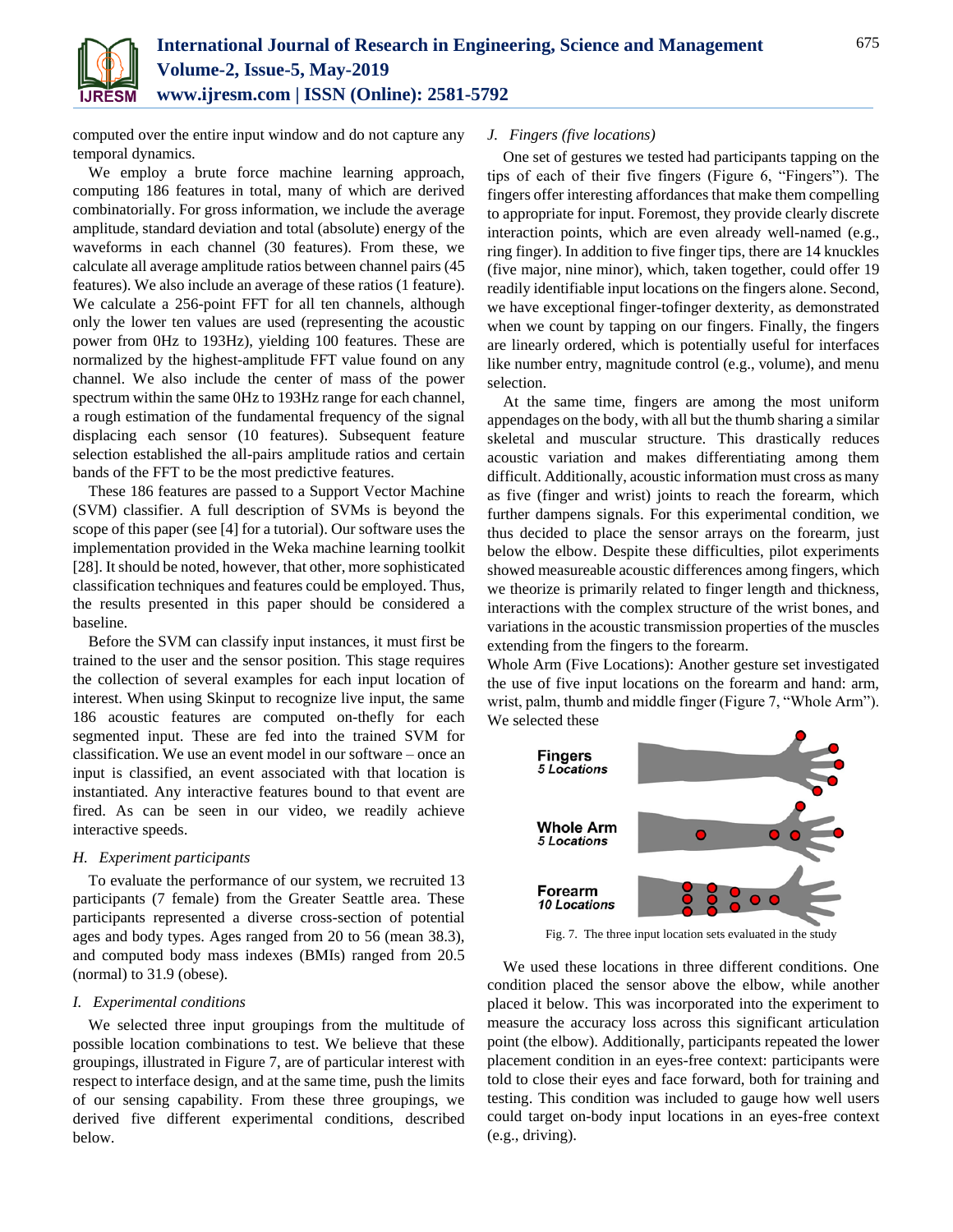

## *K. Forearm (Ten Locations)*

In an effort to assess the upper bound of our approach's sensing resolution, our fifth and final experimental condition used ten locations on just the forearm (Figure 6, "Forearm"). Not only was this a very high density of input locations (unlike the whole-arm condition), but it also relied on an input surface (the forearm) with a high degree of physical uniformity (unlike, e.g., the hand). We expected that these factors would make acoustic sensing difficult. Moreover, this location was compelling due to its large and flat surface area, as well as its immediate accessibility, both visually and for finger input. Simultaneously, this makes for an ideal projection surface for dynamic interfaces.

To maximize the surface area for input, we placed the sensor above the elbow, leaving the entire forearm free. Rather than naming the input locations, as was done in the previously described conditions, we employed small, colored stickers to mark input targets. This was both to reduce confusion (since locations on the forearm do not have common names) and to increase input consistency. As mentioned previously, we believe the forearm is ideal for projected interface elements; the stickers served as low-tech placeholders for projected buttons.

## *L. Design and setup*

We employed a within-subjects design, with each participant performing tasks in each of the five conditions in randomized order: five fingers with sensors below elbow; five points on the whole arm with the sensors above the elbow; the same points with sensors below the elbow, both sighted and blind; and ten marked points on the forearm with the sensors above the elbow.

Participants were seated in a conventional office chair, in front of a desktop computer that presented stimuli. For conditions with sensors below the elbow, we placed the armband ~3cm away from the elbow, with one sensor package near the radius and the other near the ulna. For conditions with the sensors above the elbow, we placed the armband  $\sim$ 7cm above the elbow, such that one sensor package rested on the biceps. Right-handed participants had the armband placed on the left arm, which allowed them to use their dominant hand for finger input. For the one left-handed participant, we flipped the setup, which had no apparent effect on the operation of the system. Tightness of the armband was adjusted to be firm, but comfortable. While performing tasks, participants could place their elbow on the desk, tucked against their body, or on the chair's adjustable armrest; most chose the latter.

#### *M. Procedure*

For each condition, the experimenter walked through the input locations to be tested and demonstrated finger taps on each. Participants practiced duplicating these motions for approximately one minute with each gesture set. This allowed participants to familiarize themselves with our naming conventions (e.g. "pinky", "wrist"), and to practice tapping their arm and hands with a finger on the opposite hand. It also allowed us to convey the appropriate tap force to participants,

who often initially tapped unnecessarily hard. To train the system, participants were instructed to comfortably tap each location ten times, with a finger of their choosing. This constituted one training round. In total, three rounds of training data were collected per input location set (30 examples per location, 150 data points total). An exception to this procedure was in the case of the ten forearm locations, where only two rounds were collected to save time (20 examples per location, 200 data points total). Total training time for each experimental condition was approximately three minutes.

We used the training data to build an SVM classifier. During the subsequent testing phase, we presented participants with simple text stimuli (e.g. "tap your wrist"), which instructed them where to tap. The order of stimuli was randomized, with each location appearing ten times in total. The system performed real-time segmentation and classification, and provided immediate feedback to the participant (e.g. "you tapped your wrist"). We provided feedback so that participants could see where the system was making errors (as they would if using a real application). If an input was not segmented (i.e. the tap was too quiet), participants could see this and would simply tap again. Overall, segments not included in further analysis.

#### **3. Results**

In this section, we report on the classification accuracies for the test phases in the five different conditions. Overall, classification rates were high, with an average accuracy across conditions of 87.6%. Additionally, we present preliminary results exploring the correlation between classification accuracy and factors such as BMI, age, and sex.

#### *A. Five fingers*

Despite multiple joint crossings and ~40cm of separation between the input targets and sensors, classification accuracy remained high for the five-finger condition, averaging 87.7% (SD=10.0%, chance=20%) across participants. Segmentation, as in other conditions, was essentially perfect.



Fig. 8. Accuracy of the three whole-arm-centric conditions. Error bars represent standard deviation. mentation error rates were negligible in all conditions, and

Inspection of the confusion matrices showed no systematic errors in the classification, with errors tending to be evenly distributed over the other digits. When classification was incorrect, the system believed the input to be an adjacent finger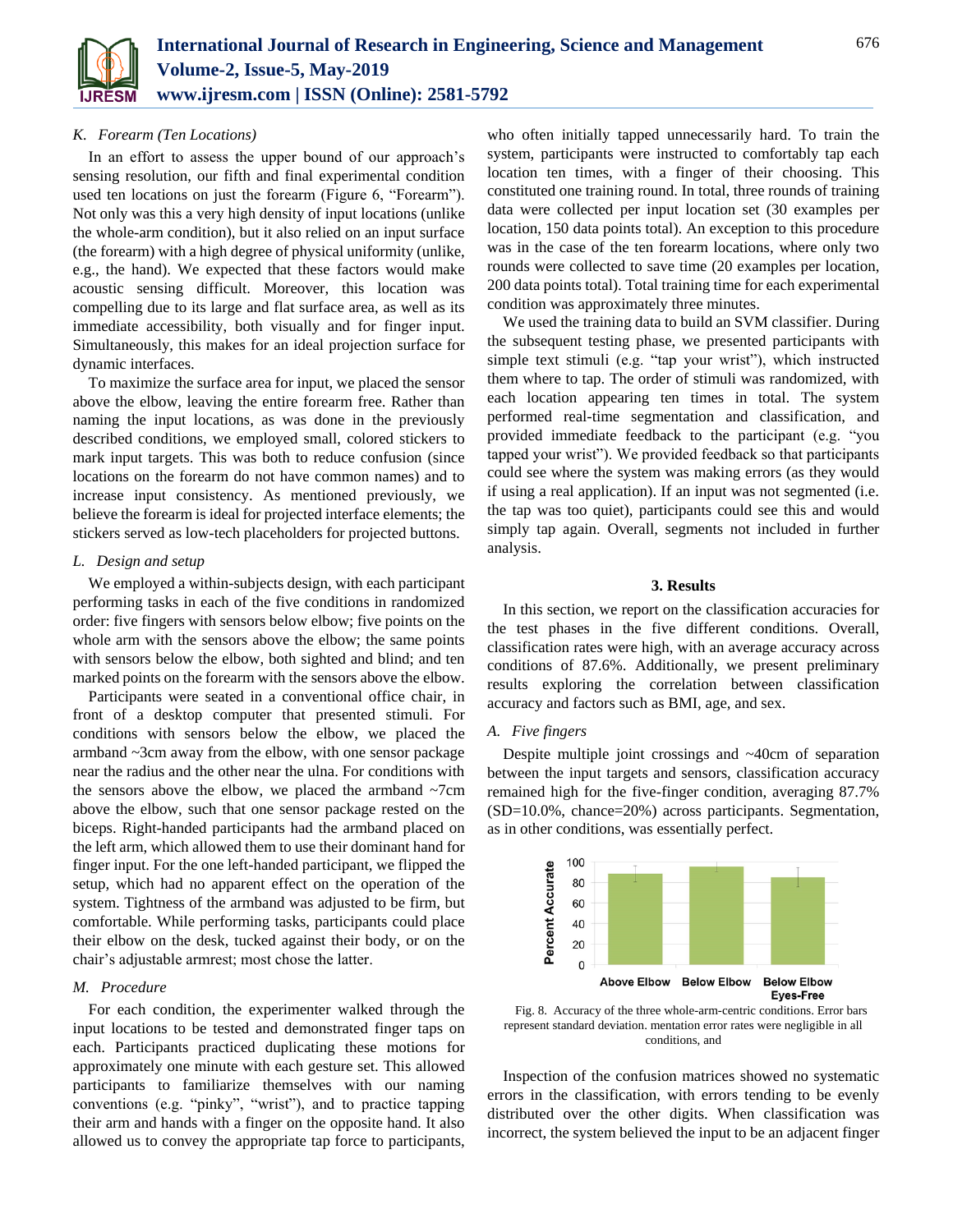

60.5% of the time; only marginally above prior probability (40%). This suggests there are only limited acoustic continuities between the fingers. The only potential exception to this was in the case of the pinky, where the ring finger constituted 63.3% percent of the misclassifications.



Fig. 9. Higher accuracies can be achieved by collapsing the ten input locations into groups. A-E and G were created using a design-centric strategy. F was created following analysis of per-location accuracy data.

### *B. Whole arm*

Participants performed three conditions with the whole-arm location configuration. The below-elbow placement performed the best, posting a  $95.5\%$  (SD=5.1%, chance=20%) average accuracy. This is not surprising, as this condition placed the sensors closer to the input targets than the other conditions. Moving the sensor above the elbow reduced accuracy to 88.3%  $(SD=7.8\%$ , chance=20%), a drop of 7.2%. This is almost certainly related to the acoustic loss at the elbow joint and the additional 10cm of distance between the sensor and input targets. Figure 8 shows these results. The eyes-free input condition yielded lower accuracies than other conditions, averaging 85.0% (SD=9.4%, chance=20%). This represents a 10.5% drop from its vision assisted, but otherwise identical counterpart condition. It was apparent from watching participants complete this condition that targeting precision was reduced. In sighted conditions, participants appeared to be able to tap locations with perhaps a 2cm radius of error. Although not formally captured, this margin of error appeared to double or triple when the eyes were closed. We believe that additional training data, which better covers the increased input variability, would remove much of this deficit. We would also caution designers developing eyes-free, on-body interfaces to carefully consider the locations participants can tap accurately.

# *C. Forearm*

Classification accuracy for the ten-location forearm condition stood at  $81.5\%$  (SD=10.5%, chance=10%), a surprisingly strong result for an input set we devised to push our system's sensing limit (K=0.72, considered very strong). Following the experiment, we considered different ways to improve accuracy by collapsing the ten locations into larger input groupings. The goal of this exercise was to explore the tradeoff between classification accuracy and number of input locations on the forearm, which represents a particularly valuable input surface for application designers. We grouped targets into sets based on what we believed to be logical spatial groupings (Figure 9, A-E and G). In addition to exploring

classification accuracies for layouts that we considered to be intuitive, we also performed an exhaustive search (programmatically) over all possible groupings. For most location counts, this search confirmed that our intuitive groupings were optimal; however, this search revealed one plausible, although irregular, layout with high accuracy at six input locations (Figure 9, F).

Unlike in the five-fingers condition, there appeared to be shared acoustic traits that led to a higher likelihood of confusion with adjacent targets than distant ones. This effect was more prominent laterally than longitudinally. Figure 9 illustrates this with lateral groupings consistently outperforming similarly arranged, longitudinal groupings (B and C vs. D and E). This is unsurprising given the morphology of the arm, with a high degree of bilateral symmetry along the long axis.

## *D. BMI Effects*

Early on, we suspected that our acoustic approach was susceptible to variations in body composition. This included, most notably, the prevalence of fatty tissues and the density/mass of bones. These, respectively, tend to dampen or facilitate the transmission of acoustic energy in the body. To assess how these variations affected our sensing accuracy, we calculated each participant's body mass index (BMI) from selfreported weight and height. Data and observations from the experiment suggest that high BMI is correlated with decreased accuracies. The participants with the three highest BMIs (29.2, 29.6, and 31.9 – representing borderline obese to obese) produced the three lowest average accuracies. Figure 10 illustrates this significant disparity - here participants are separated into two groups, those with BMI greater and less than the US national median, age and sex adjusted [5] (F1,12=8.65,  $p=.013$ ).

Other factors such as age and sex, which may be correlated to BMI in specific populations, might also exhibit a correlation with classification accuracy. For example, in our participant pool, males yielded higher classification accuracies than females, but we expect that this is an artifact of BMI correlation in our sample, and probably not an effect of sex directly.

### *E. Supplemental experiments*

We conducted a series of smaller, targeted experiments to explore the feasibility of our approach for other applications. In the first additional experiment, which tested performance of the system while users walked and jogged, we recruited one male (age 23) and one female (age 26) for a single-purpose experiment. For the rest of the experiments, we recruited seven new participants (3 female, mean age 26.9) from within our institution. In all cases, the sensor armband was placed just below the elbow. Similar to the previous experiment, each additional experiment consisted of a training phase, where participants provided between 10 and 20 examples for each input type, and a testing phase, in which participants were prompted to provide a particular input (ten times per input type). As before, input order was randomized; segmentation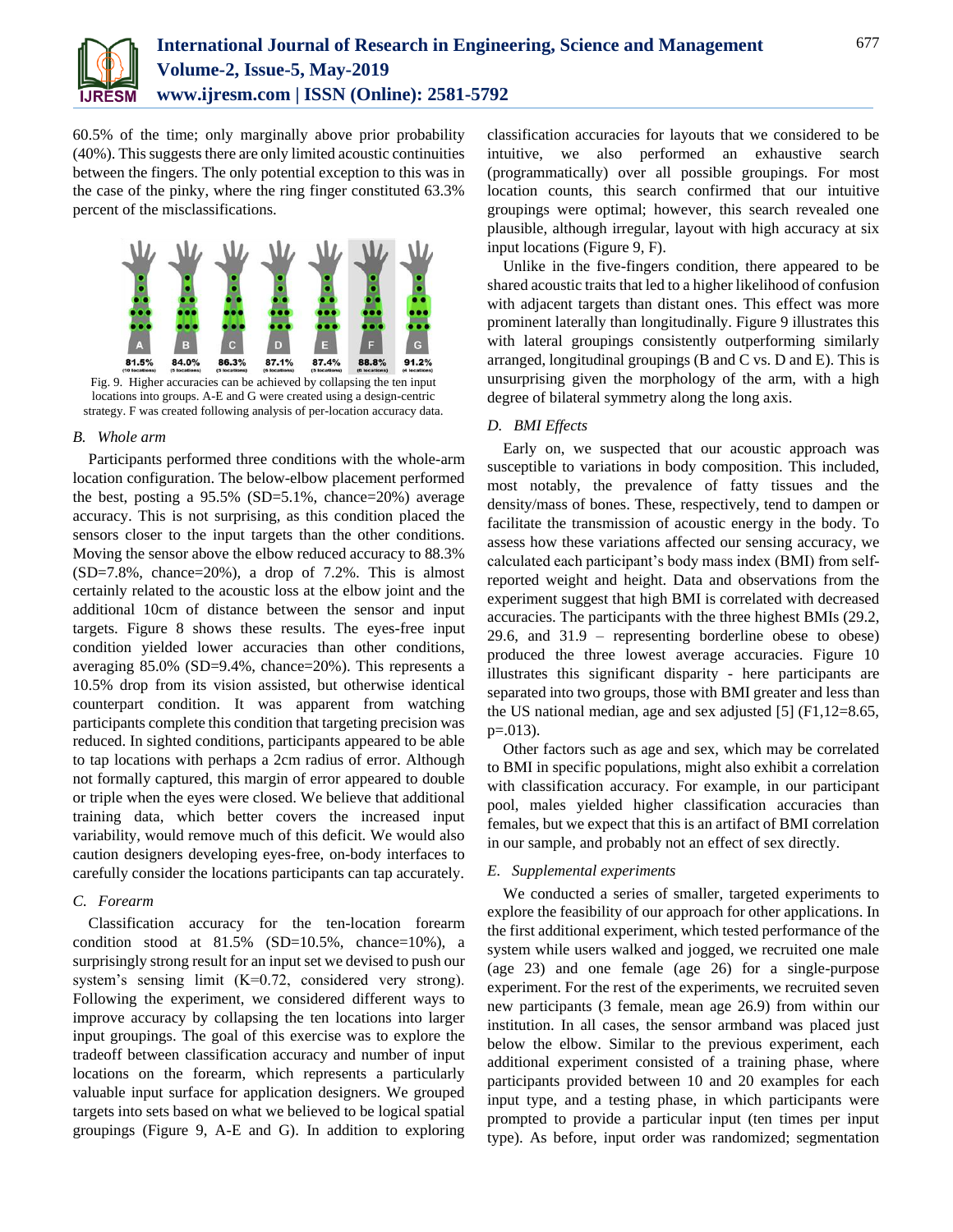

and classification were performed in real-time.

## *F. Walking and jogging*

As discussed previously, acoustically-driven input techniques are often sensitive to environmental noise. In regard to bio-acoustic sensing, with sensors coupled to the body, noise created during other motions is particularly troublesome, and walking and jogging represent perhaps the most common types of whole-body motion. This experiment explored the accuracy of our system in these scenarios.

Each participant trained and tested the system while walking and jogging on a treadmill. Three input locations were used to evaluate accuracy: arm, wrist, and palm. Additionally, the rate of false positives (i.e., the system believed there was input when in fact there was not) and true positives (i.e., the system was able to correctly segment an intended input) was captured. The testing phase took roughly three minutes to complete (four trials total: two participants, two conditions). The male walked at 2.3 mph and jogged at 4.3 mph; the female at 1.9 and 3.1 mph, respectively.

In both walking trials, the system never produced a falsepositive input. Meanwhile, true positive accuracy was 100%. Classification accuracy for the inputs (e.g., a wrist tap was recognized as a wrist tap) was 100% for the male and 86.7% for the female (chance=33%).

In the jogging trials, the system had four false-positive input events (two per participant) over six minutes of continuous jogging. True-positive accuracy, as with walking, was 100%. Considering that jogging is perhaps the hardest input filtering and segmentation test, we view this result as extremely positive. Classification accuracy, however, decreased to 83.3% and 60.0% for the male and female participants respectively (chance=33%).

Although the noise generated from the jogging almost certainly degraded the signal (and in turn, lowered classification accuracy), we believe the chief cause for this decrease was the quality of the training data. Participants only provided ten examples for each of three tested input locations. Furthermore, the training examples were collected while participants were jogging. Thus, the resulting training data was not only highly variable, but also sparse – neither of which is conducive to accurate machine learning classification. We believe that more rigorous collection of training data could yield even stronger results.

## *G. Single-handed gestures*

In the experiments discussed thus far, we considered only bimanual gestures, where the sensor-free arm, and in particular the fingers, are used to provide input. However, there are a range of gestures that can be performed with just the fingers of one hand. This was the focus of [2], although this work did not evaluate classification accuracy.

We conducted three independent tests to explore onehanded gestures. The first had participants tap their index, middle, ring and pinky fingers against their thumb (akin to a pinching gesture) ten times each. Our system was able to identify the four input types with an overall accuracy of 89.6% (SD=5.1%, chance=25%). We ran an identical experiment using flicks instead of taps (i.e., using the thumb as a catch, then rapidly flicking the fingers forward). This yielded an impressive 96.8% (SD=3.1%, chance=25%) accuracy in the testing phase.

This motivated us to run a third and independent experiment that combined taps and flicks into a single gesture set. Participants re-trained the system, and completed an independent testing round. Even with eight input classes in very close spatial proximity, the system was able to achieve a remarkable 87.3% (SD=4.8%, chance=12.5%) accuracy. This result is comparable to the aforementioned ten location forearm experiment (which achieved 81.5% accuracy), lending credence to the possibility of having ten or more functions on the hand alone. Furthermore, proprioception of our fingers on a single hand is quite accurate, suggesting a mechanism for highaccuracy, eyes-free input.



Percentile Percentile Fig. 10. Accuracy was significantly lower for participants with BMIs above the 50th percentile.



Fig. 11. Our sensing armband augmented with a pico-projector; this allows interactive elements to be rendered on the skin

## *H. Surface and object recognition*

During piloting, it became apparent that our system had some ability to identify the type of material on which the user was operating. Using a similar setup to the main experiment, we asked participants to tap their index finger against 1) a finger on their other hand, 2) a paper pad approximately 80 pages thick, and 3) an LCD screen. Results show that we can identify the contacted object with about 87.1% (SD=8.3%, chance=33%) accuracy. This capability was never considered when designing the system, so superior acoustic features may exist. Even as accuracy stands now, there are several interesting applications that could take advantage of this functionality, including workstations or devices composed of different interactive surfaces, or recognition of different objects grasped in the environment.

## *I. Identification of finger tap type*

Users can "tap" surfaces with their fingers in several distinct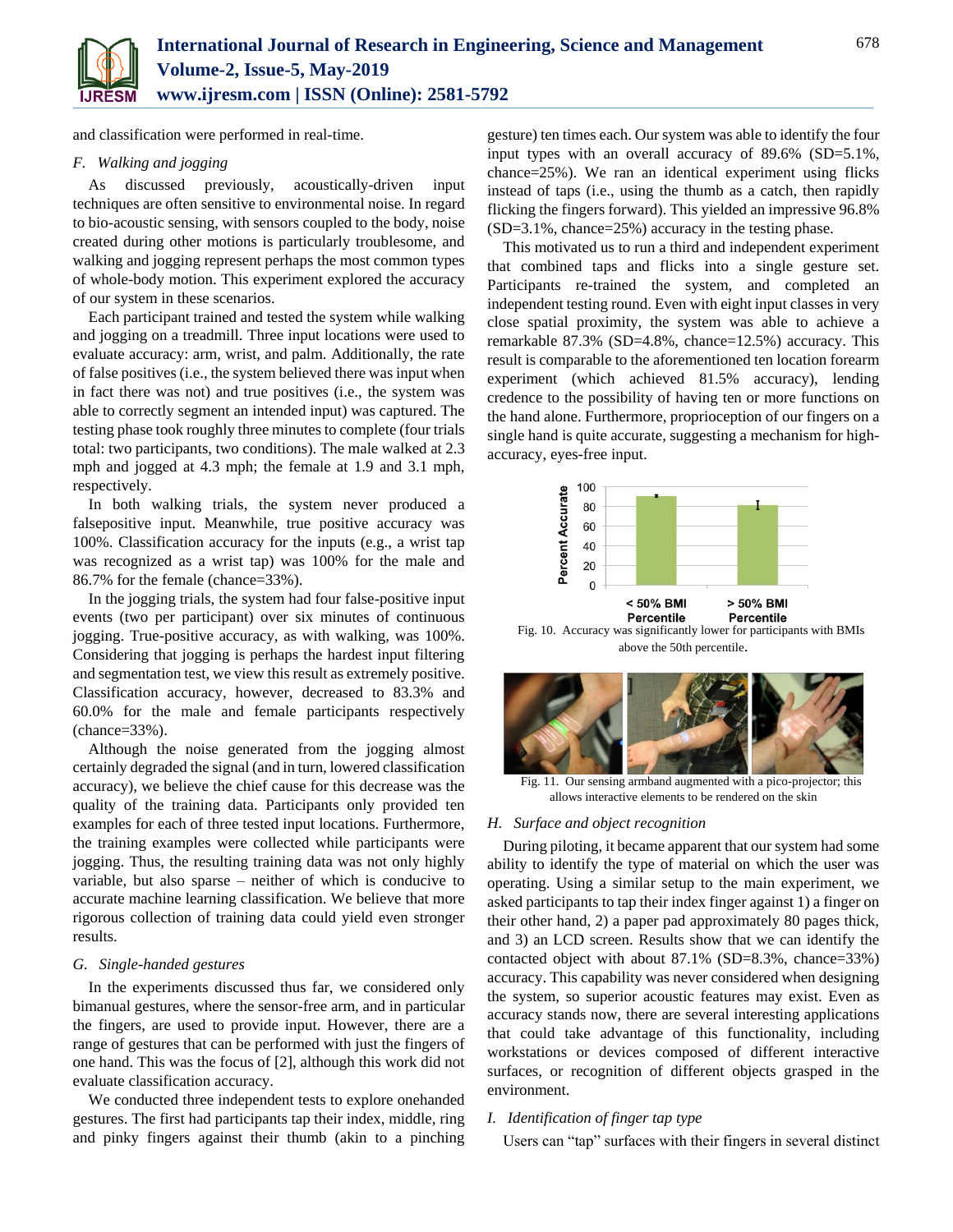

ways. For example, one can use the tip of their finger (potentially even their finger nail) or the pad (flat, bottom) of their finger. The former tends to be quite boney, while the latter more fleshy. It is also possible to use the knuckles (both major and minor metacarpophalangeal joints).

To evaluate our approach's ability to distinguish these input types, we had participants tap on a table situated in front of them in three ways (ten times each): fingertip, finger pad, and major knuckle. A classifier trained on this data yielded an average accuracy of 89.5% (SD=4.7%, chance=33%) during the testing period.

This ability has several potential uses. Perhaps the most notable is the ability for interactive touch surfaces to distinguish different types of finger contacts (which are indistinguishable in e.g., capacitive and vision-based systems). One example interaction could be that "double-knocking" on an item opens it, while a "pad-tap" activates an options menu.

## *J. Segmenting finger input*

A pragmatic concern regarding the appropriation of fingertips for input was that other routine tasks would generate false positives. For example, typing on a keyboard strikes the finger tips in a very similar manner to the finger-tipinput we proposed previously. Thus, we set out to explore whether finger-to-finger input sounded sufficiently distinct such that other actions could be disregarded.

As an initial assessment, we asked participants to tap their index finger 20 times with a finger on their other hand, and 20 times on the surface of a table in front of them. This data was used to train our classifier. This training phase was followed by a testing phase, which yielded a participant wide average accuracy of 94.3% (SD=4.5%, chance=50%).

### *K. Example interfaces and interactions*

We conceived and built several prototype interfaces that demonstrate our ability to appropriate the human body, in this case the arm, and use it as an interactive surface. These interfaces can be seen in Figure 11, as well as in the accompanying video.

While the bio-acoustic input modality is not strictly tethered to a particular output modality, we believe the sensor form factors we explored could be readily coupled with visual output provided by an integrated pico-projector. There are two nice properties of wearing such a projection device on the arm that permit us to sidestep many calibration issues. First, the arm is a relatively rigid structure - the projector, when attached appropriately, will naturally track with the arm (see video). Second, since we have fine-grained control of the arm, making minute adjustments to align the projected image with the arm is trivial (e.g., projected horizontal stripes for alignment with the wrist and elbow).

To illustrate the utility of coupling projection and finger input on the body (as researchers have proposed to do with projection and computer vision-based techniques [19]), we developed three proof-of-concept projected interfaces built on top of our

system's live input classification. In the first interface, we project a series of buttons onto the forearm, on which a user can finger tap to navigate a hierarchical menu (Figure 11, left). In the second interface, we project a scrolling menu (center), which a user can navigate by tapping at the top or bottom to scroll up and down one item respectively. Tapping on the selected item activates it. In a third interface, we project a numeric keypad on a user's palm and allow them to tap on the palm to, e.g., dial a phone number (right). To emphasize the output flexibility of approach, we also coupled our bio-acoustic input to audio output. In this case, the user taps on preset locations on their forearm and hand to navigate and interact with an audio interface.

#### **4. Conclusion**

In this paper, we have presented our approach to appropriating the human body as an input surface. We have described a novel, wearable bio-acoustic sensing array that we built into an armband in order to detect and localize finger taps on the forearm and hand. Results from our experiments have shown that our system performs very well for a series of gestures, even when the body is in motion. Additionally, we have presented initial results demonstrating other potential uses of our approach, which we hope to further explore in future work. These include single-handed gestures, taps with different parts of the finger, and differentiating between materials and objects. We conclude with descriptions of several prototype applications that demonstrate the rich design space we believe Skinput enables.

#### **Acknowledgement**

We gratefully acknowledge Equipoise Technologies, American International Enterprises and Measurement Specialties for supplying sensors. We also thank LOUD Technologies for graciously providing a Mackie Onyx 1200F. Finally, we are in indebted to John Lewis and Johnny Lee for their thoughts and pico projectors.

#### **References**

- [1] Ahmad, F., and Musilek, P. A Keystroke and Pointer Control Input Interface for Wearable Computers. In *Proc. IEEE PERCOM '06*, 2-11.
- [2] Amento, B., Hill, W., and Terveen, L. The Sound of One Hand: A Wristmounted Bio-acoustic Fingertip Gesture Interface. In *CHI '02 Ext. Abstracts*, 724-725.
- [3] Argyros, A.A., and Lourakis, M.I.A. Vision-based Interpretation of Hand Gestures for Remote Control of a Computer Mouse. In *Proc. ECCV 2006 Workshop on Computer Vision in HCI, LNCS 3979*, 40-51.
- [4] Burges, C.J. A Tutorial on Support Vector Machines for Pattern Recognition. *Data Mining and Knowledge Discovery*, 2.2, June 1998, 121-167.
- [5] Clinical Guidelines on the Identification, Evaluation, and Treatment of Overweight and Obesity in Adults. National Heart, Lung and Blood Institute. Jun. 17, 1998.
- [6] Deyle, T., Palinko, S., Poole, E.S., and Starner, T. Hambone: A Bio-Acoustic Gesture Interface. In *Proc. ISWC '07*. 1-8.
- [7] Erol, A., Bebis, G., Nicolescu, M., Boyle, R.D., and Twombly, X. Visionbased hand pose estimation: A review. *Computer Vision and Image Understanding*. 108, Oct., 2007.